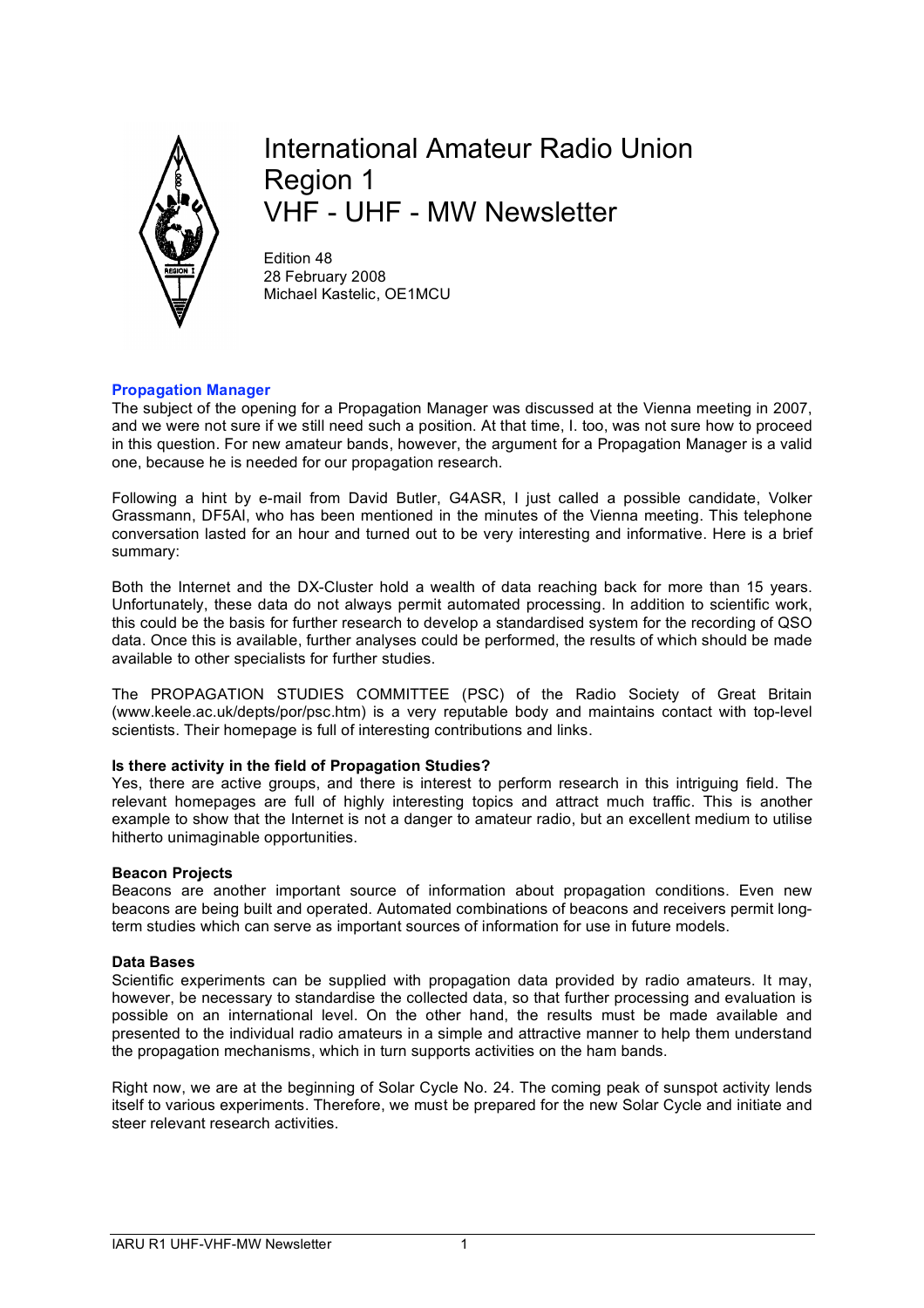Such activities may well serve as vehicles to promote amateur radio. Research and amateur radio ought to form an attractive symbiosis, in which theoretical research results could be verified or disproved, as the case may be, by practical amateur radio activities. For many engineers, amateur radio has been the testing ground where theoretical knowledge meets practical experience.

## **Research Still Poses Interesting Questions:**

- Currently, and justifiably so, environmental questions are very topical, indeed. The media concentrate on environmental pollution and on our changing environment. Amateur radio depends on the F layer, and thus must contribute to research if and how environmental pollution might affect the F layer.
- In tropical areas, thunderstorms affect the behaviour of sporadic E propagation. For Africa, this is an interesting matter that calls for further research.
- Under certain conditions, forward scatter (Spradic E) turns into backscatter (FAI). This very interesting effect will certainly generate much interest in DX circles.

In this way, propagation research covers the fields of natural science, antenna technology and environmental studies. All of these are much too topical and valuable to be ignored by amateur radio. But the post of a Propagation Coordinator is still vacant. The ideas outlined above may serve as an abridged, yet unrefined, job description, which goes well beyond the mere collection of data.

Relevant Websites:

http://www.df5ai.net http://www.vhfdx.de/ http://www.vhfdx.net/

**2008 IARU Conference, to be held at Cavtat (Croatia), 14 - 22 November** Deadlines for all papers: **15 March 2008**

## **Allocation Manager**

Another important function is that of an Allocation Manager. A current overview of all amateur radio allocations in Region 1 is very helpful, if not indispensable, for argumentation vis-à-vis the regulatory authorities. Iain Philipps, G0RDI, has agreed to assume this post. Iain has already received the relevant documents. I am looking forward to an update. Iain will distribute the listing via the C5 Reflector. I request your support and input with the latest information.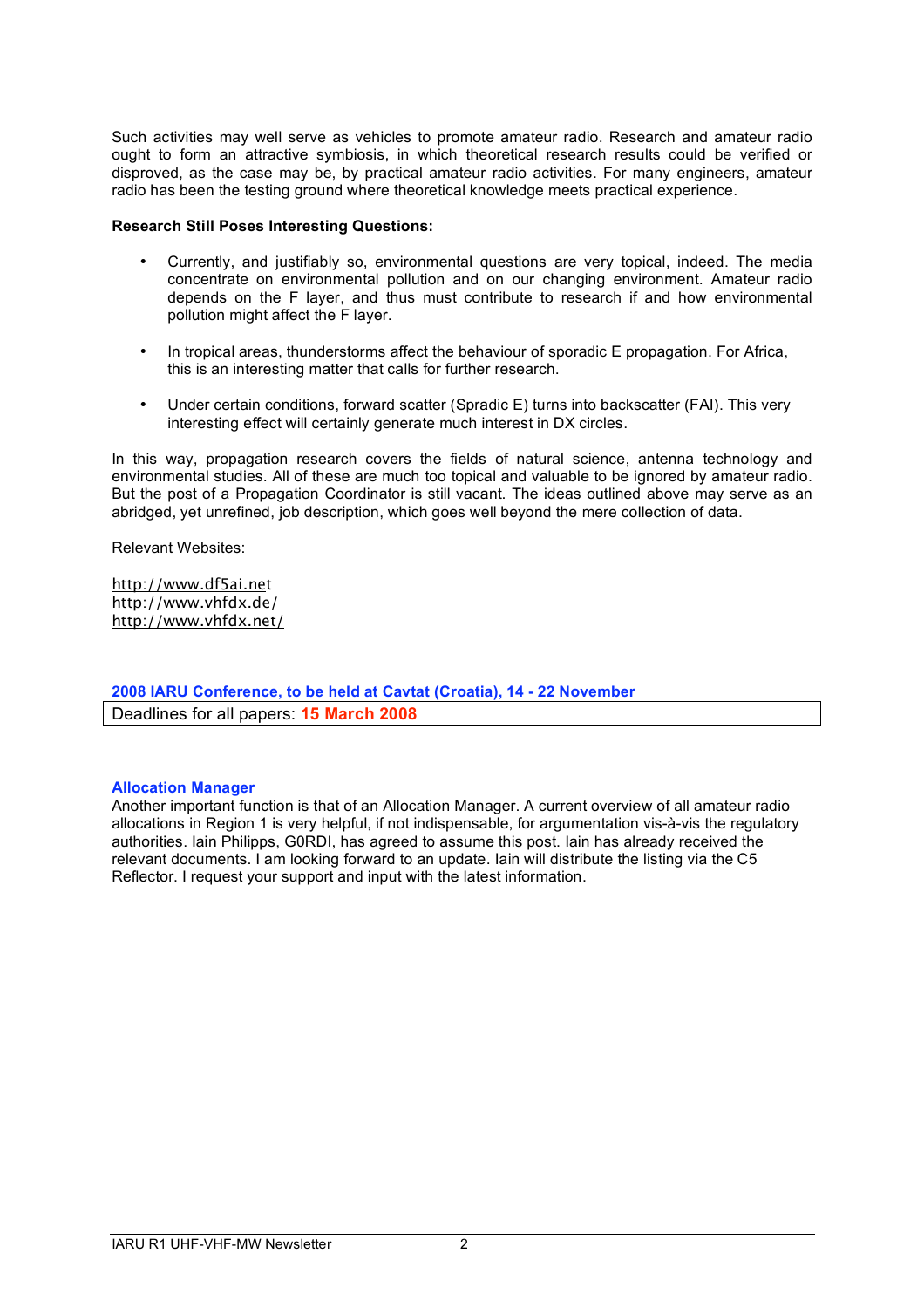#### **ISSUES REGARDING THE 70MHz BAND WITHIN IARU REGION-1**

David Butler G4ASR,RSGB VHF MANAGER

#### **BACKGROUND**

As of March 2008 the 70MHz amateur radio band (70.000-70.500MHz in the UK) is allocated to 23 DXCC countries within IARU Region-1.

These countries include Crete (SV9), Croatia (9A), Cyprus (5B), Denmark (OZ), Dodecanese (SV5), Estonia (ES), Faroe Islands (OY), Gibraltar (ZB), Greece (SV), Greenland (OX), Ireland (EI), Luxembourg (LX), Monaco (3A), Slovenia (S5), South Africa (ZS), UK Sovereign Base areas on Cyprus (ZC4), England (G), Isle of Man (GD), Northern Ireland (GI), Jersey (GJ), Scotland (GM), Guernsey (GU) and Wales (GW).

In addition several other countries have offered temporary permits to facilitate experimentation that include Azores (CU), Czech Republic (OK), Germany (DI2AL & DI2PM on 69.995MHz), Hungary (HA), Italy (I), Madeira Is (CT3), Norway (LC0VHF), Portugal (CT), Sardinia (IS) and SMOM (1A).

A Regional allocation is sought throughout IARU Region-1 but there is a major problem because no mention of any 70MHz amateur radio service allocations is made in the CEPT European Common Allocation (ECA) table. It is this ECA table that national administrations look at when proposals are made for access to the 70MHz spectrum.

Although a number of administrations are sympathetic to amateur experimentation in this part of the spectrum they are reluctant to release frequencies on a temporary or permanent basis in the absence of a relevant entry in Article 5 of the Radio Regulations or in the ECA table.

#### **DECEMBER 2007: IRISH 70MHz PROPOSAL to CEPT FMWG**

In late December 2007 the Irish Regulator COMGEN presented a proposal to the CEPT Frequency Management Working Group (FMWG) entitled "Possible Revision of ECA concerning the band 69.9 - 70.5 MHz"

It was based on the Detailed Spectrum Investigation (DSI) Phase II that was presented to CEPT administrations over 10-years ago in March 1995.

In the report a specific recommendation was made as follows:

"The DSI Management Team recommend in the context of the European Table of Allocations and in accordance with the foregoing, that a minimum of 100 kHz in the band 70-70.45 MHz be allocated to the amateur service on a secondary basis according to national considerations, if feasible, centred on 70.2 MHz."

The COMGEN paper contained a proposal requesting that a Footnote be written into the ECA which read e.g. EU36 In [Croatia, Denmark, Estonia, Greece,] Ireland, [Luxembourg, Monaco, Slovenia and the United Kingdom] all or parts of the band 69.90 – 70.50 MHz is additionally allocated to the amateur service on a secondary basis.

#### **JANUARY 2008: INVOLVEMENT BY IARU**

January 26: The IARU Region-1 Secretary sent an e-mail to the Presidents of National Amateur Radio Societies in Croatia, Denmark, Estonia, Greece, Luxembourg, Monaco, Portugal, Slovenia, United Kingdom and also to a number of VHF Managers within Region-1.

This is the text of that message sent by the IARU Region-1 Secretary: "I am writing to the Presidents of Member Societies in IARU Region 1 who already have some sort of access to the 70MHz band, to ask for your help.

The regulator for amateur radio licensing in the Republic of Ireland has agreed with the Irish Amateur Radio Society (IRTS) that the Irish administration will submit a paper to the WGFM meeting in mid-February proposing that CEPT (ECC) adds an allocation to the amateur radio service in the 70MHz band to the ECA (European Common Allocation Table).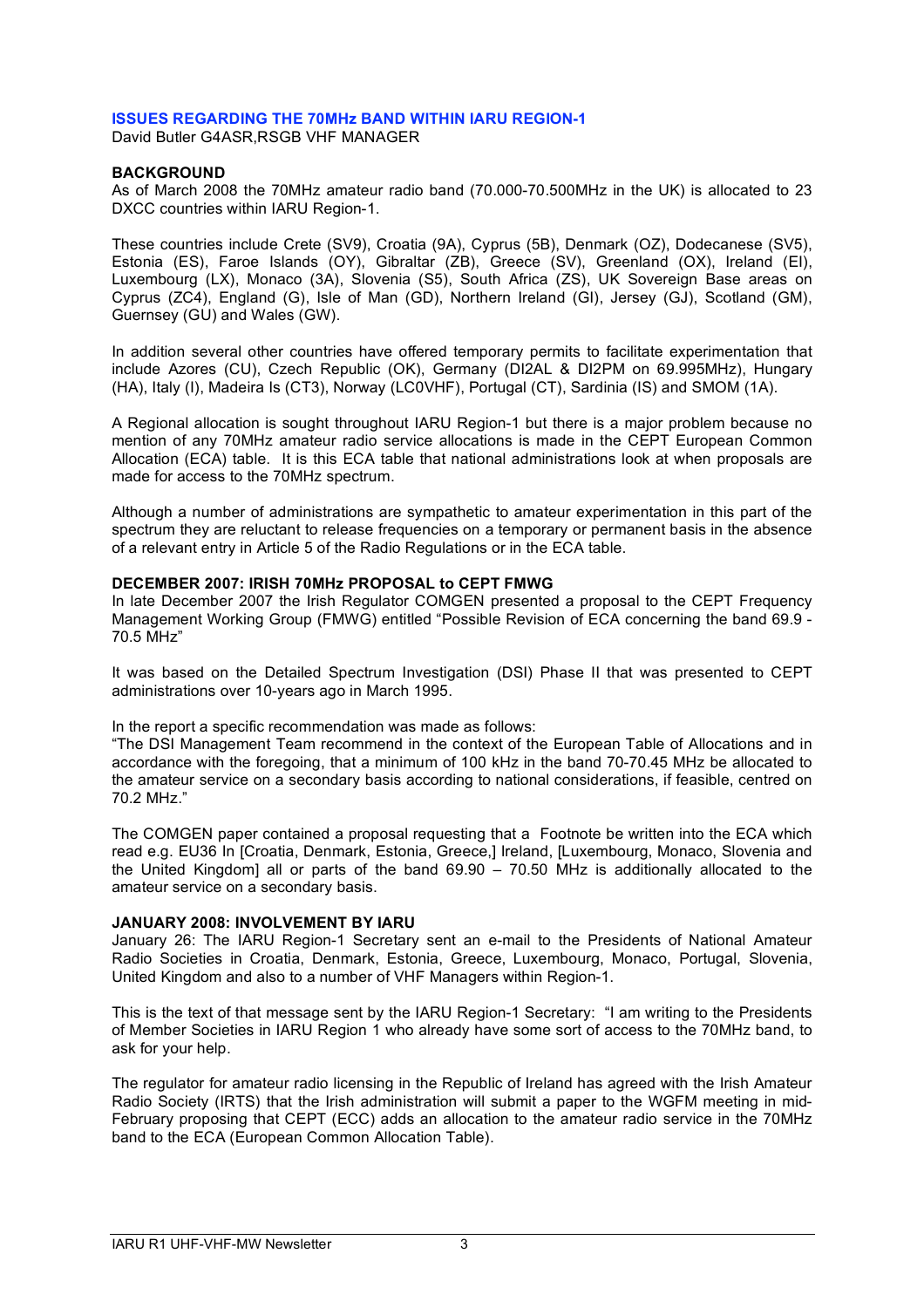As your country already has the benefit of a 70 MHz allocation, it would be helpful in due course if your administration could support this proposal. It is likely that support will be most helpful at the following meeting (May) of WGFM, when the matter will probably be discussed in more detail. So please consider alerting your administration to the Irish initiative, and ask for their support.

If the Irish proposal is accepted, it could open the door to more 70MHz allocations to the Amateur Service around Europe".

January 30:

Briefing Notes written by Dave Court EI3IO were sent by myself (G4ASR) to the Chairman of the VHF Committee C5 (OE1MCU). The notes below were forwarded to the IARU Region-1 Delegate (LZ1US) attending the CEPT FMWG meeting in February.

### **BRIEFING NOTES SUPPLIED TO THE IARU REGION-1 CONFERENCE DELEGATE**

(These notes were inserted in appropriate places within a copy of the COMREG proposal.)

The IARU welcomes this proposal however it does not recognise the difficulties across Europe in allocating a common 500 kHz to the amateur service. If this cannot be achieved the IARU should try and engineer a compromise position.

It is useful to recall that in 1997 CEPT's European Radiocommunications Committee came to the following conclusion with respect to this recommendation:

"The ERC accepts this recommendation in principle pending a possible harmonised secondary allocation to the amateur service for F2-layer ionospheric propagation experiments."

Several administrations have authorized their amateurs to use the 70 MHz band. These include Croatia, Denmark, Estonia (from 1 January 2008), Greece, Luxembourg, Monaco and Slovenia. However there is a another group of countries including Germany, Hungary, Italy and Portugal which have or are in the process of agreeing very short term access to the band for experiments but are reluctant to agree permanent access until the situation is more certain at the international level.

With the exception of Portugal (70.60 – 70.65 MHz) all amateur activities to date have occurred in the band 69.9 – 70.5 MHz. Importantly, when developing a proposal for general access to this band it is necessary to recognise that for many countries only small segments within the overall band can be authorised. Further, Germany and other countries may not be in a position to authorise spectrum above 70 MHz but may be able to agree a sub-band if the overall lower band limit can be extended below 70 MHz.

The IARU position should be to support this proposal as long as there is an overall positive reaction in WGFM to the proposal. It is after all recognising the de-facto situation and the views of both the DSI Management Team and the ERC. However because of the diverse nature of the 70 MHz sub-bands offered to the amateur service across Europe, the Irish proposal may not be supported and may run into problems.

If this happens the IARU should attempt a compromise proposal as follows:

Accept the Irish proposal for a secondary allocation in the body of the table but with a lower limit below 70 MHz e.g. 69.8 or 69.9 MHz.

However this could be supported by a footnote which provides information on the band limits in individual CEPT Member States

e.g. EU36 - In Ireland the band  $70.125 - 70.450$  MHz and in the United Kingdom the band  $70.000 -$ 70.500 MHz is allocated to the amateur service on a secondary basis

OR

An alternative approach might be not to have an entry in the body of the table but to include a footnote to the ECA which reads e.g. EU36 - In [Croatia, Denmark, Estonia, Greece, Ireland,